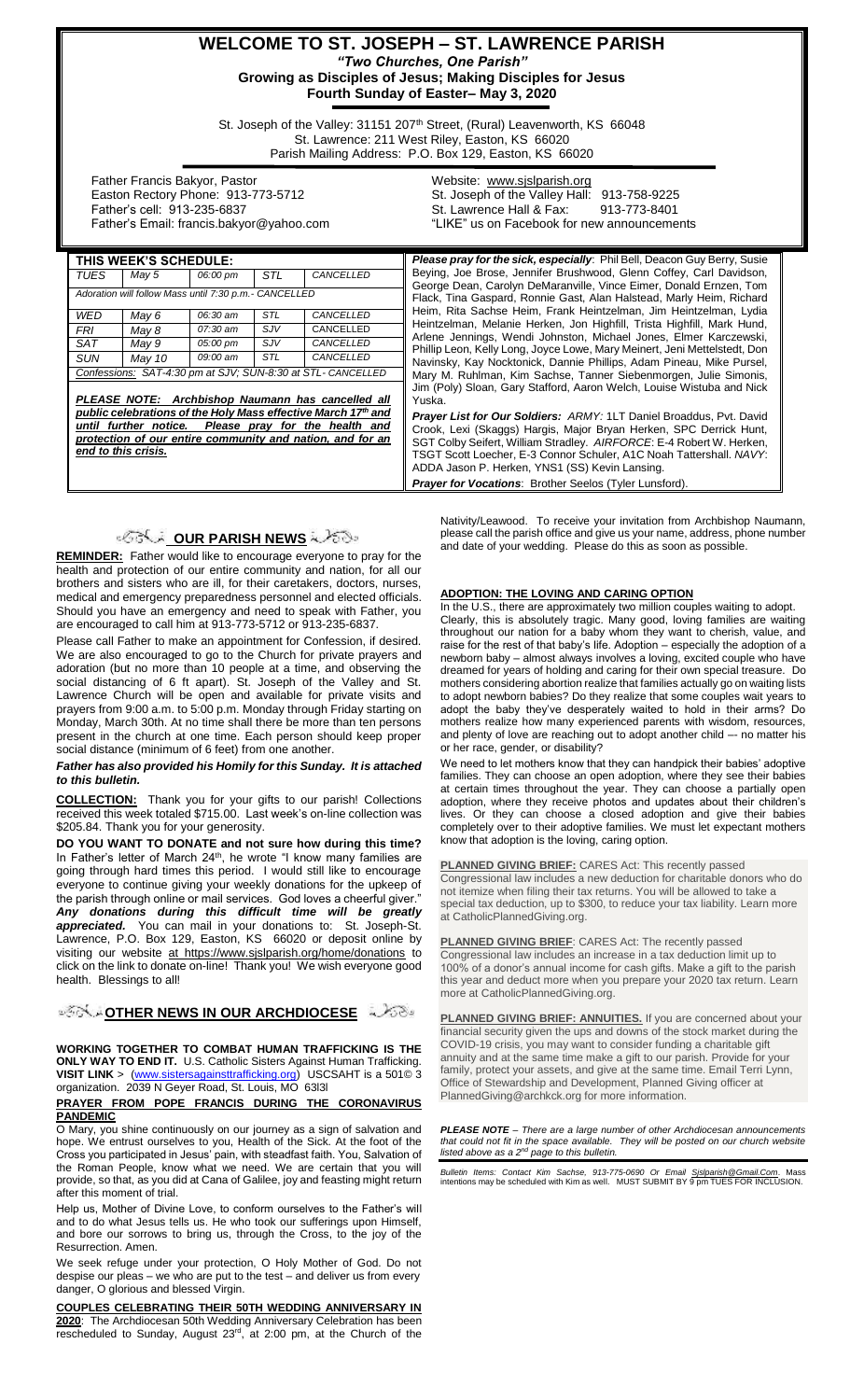**Growing as Disciples of Jesus; Making Disciples for Jesus May 3, 2020**

### **PAGE 2 – bulletin**

## **(FOR POSTING ON THE CHURCH INTERNET SITE)**

**CAMP KATERI TEKAKWITHA** combines demanding outdoor activities with powerful, spiritual instruction bringing about a unique encounter with God. Although our adventure activities are memorable, often the love that campers experience through prayer is what kids remember most. Take advantage of this amazing opportunity for your kids. For more information and to register, please visit<https://www.archkck.org/camp>

### **NOTE: MESSAGE ABOUT SUMMER YOUTH PROGRAMS**

The Archdiocese is closely monitoring the unfolding COVID-19 situation. At this time no decisions have been made about summer programs of Camp Tekakwitha, Totus Tuus or Prayer/Action. We will keep you updated as we explore all possible options for safely conducting summer programs in 2020.

**"THE HISTORY & LEGACY OF IMMACULATA HIGH SCHOOL"** is now available for purchase from the publisher, Lulu.com. Access the link to order from Facebook pages "Forever Raiders", "Immaculata High School Alumni" or "The History & Legacy of Immaculata High School". Direct link is:

[http://www.lulu.com/shop/mary-ann-sachse-brown-and-marti-sachse-](http://www.lulu.com/shop/mary-ann-sachse-brown-and-marti-sachse-judson/the-history-legacy-of-immaculata-catholic-high-school-in-the-first-city-of-kansas/hardcover/product-24157407.html)

[judson/the-history-legacy-of-immaculata-catholic-high-school-in-the-first](http://www.lulu.com/shop/mary-ann-sachse-brown-and-marti-sachse-judson/the-history-legacy-of-immaculata-catholic-high-school-in-the-first-city-of-kansas/hardcover/product-24157407.html)[city-of-kansas/hardcover/product-24157407.html](http://www.lulu.com/shop/mary-ann-sachse-brown-and-marti-sachse-judson/the-history-legacy-of-immaculata-catholic-high-school-in-the-first-city-of-kansas/hardcover/product-24157407.html) This hardcover 120 page book with nearly 300 images. Available in color (best quality) or black and white.

**AMAZING PARISH:** Registration is filling fast for the upcoming Amazing Parish Conference hosted by our Archdiocese on **Oct. 19-21st** at the Overland Park Convention Center. Parish teams from around the country have already signed up to take part in this valuable training! Register Here: <https://amazingparish.org/>

What does an Amazing Parish look like? If you're ready to build an effective leadership team and improve the organizational health of your parish, we hope you'll join us. Amazing Parish gives busy pastors and their teams the tools they need to transform their parishes - moving from maintenance mode to mission communities that are truly alive! For more information: Parish Journey - A Pastor's First Steps, [https://amazingparish.org/get](https://amazingparish.org/get-started/#firststeps)[started/#firststeps](https://amazingparish.org/get-started/#firststeps) or call the Office of Evangelization at 913-721-1570

#### **FAITH-BUILDING AND EVANGELIZATION OPPORTUNITIES** Benedictine College is pleased to offer a number of opportunities for faithbuilding and evangelization:

**Study Abroad Experience**: Attention, Parents and Grandparents! Do you know a high school student who would benefit from a once-in-a-lifetime short-term study abroad experience with Benedictine College? Students earn 3 hours of college credit while traveling with a Benedictine College professor to Italy **June 26 – July 16, 2020**. Highlights include a general audience with Pope Francis, guided visits to Rome, Assisi, Florence, Padua, Ravenna, Verona, and Milan. Register by December 1 to save \$500! Learn more and submit an inquiry form at [www.benedictine.edu/journeywithdante.](http://www.benedictine.edu/journeywithdante)

**Faith & Beauty in Italy** - You are invited to travel with Benedictine College to Italy **June 15 – 24,** 2020 with Associate Professor of Theology Dr. Matt Ramage. Visit the most significant cultural sites in Rome and Florence. Walk in the footsteps of St. Benedict and St. Francis in Subiaco and Assisi. Meet current Benedictine College students at their summer villa in Florence. Learn more and submit an inquiry form at [http://www.benedictine.edu/ravendiscovery.](http://www.benedictine.edu/ravendiscovery)

**Opportunity for College Students and Adult Learners** – Benedictine College Professor of Theology Dr. Mark Zia will lead a twoweek Holy Land Study Abroad Summer Program **May 31 – June 14, 2020**. Earn 3 credit hours while traveling to Bethlehem, Galilee, Jerusalem, and other sites. Learn more and submit an inquiry form at [http://www.benedictine.edu/holyland.](http://www.benedictine.edu/holyland)

### **NEW END-OF-LIFE RESOURCE GUIDE IS NOW AVAILABLE**

The Ethics Council that serves Archbishop Naumann has produced a comprehensive resource for end-of-life planning titled "Catholic Guide For-End-Of Life and Establishing of Advance Directives". The purpose of the guide is to assist the faithful in making wise decisions about complex treatments in grave illness or as life's end approaches in accordance with the teachings of our Catholic faith. It also includes two Appendices for a Durable Power of Attorney and an Advance Directive form. For a free digital copy of the Guide, visi[t www.archkck.org/prolife-end-of-life-care](http://www.archkck.org/prolife-end-of-life-care).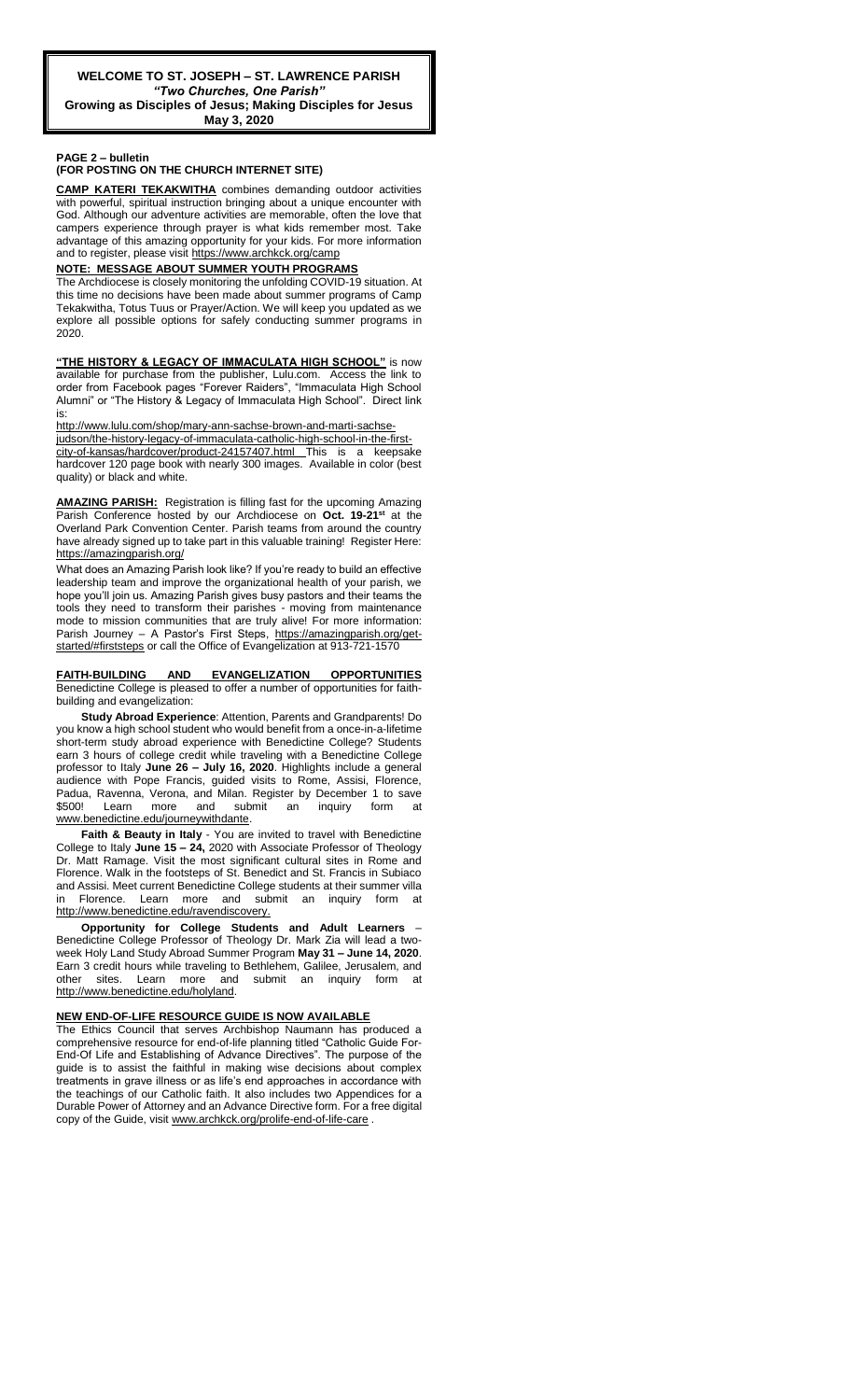## 4th Sunday after Easter, Year A (5/3/2020)

## (Vocations Sunday)

Texts. First Reading-Acts. 2:14a, 36-41

# Second Reading- IPt. 2:20a 25

Third Reading.Jn.10:1-10

Theme: I am the gate for the Sheep.

## Congregation: St. Joseph- St. Lawrence Parish, Easton

## Dear Brothers and Sisters.

Many warm greetings to you all. I hope you are all staying safe and doing well. I keep all of you in my prayers everyday when celebrating mass in jormy private prayers. Let us continue to pray for one another during this stress, confused and difficult times. We shall overcome some day. With trust in the Lord nothing is impossible. Let us turn to listen and reflect on the word of God for this weekend.

"I tell you most solemnly, I am the gate of the sheepfold. All others who have come are thieves and brigands; but the sheep took no notice of them. Anyone who enters through me will be safe: he will go freely in and out and be sure of finding pasture. The thief comes only to steal and kill and destroy. I have come so that they may have life and have it to the full" (Jn.10:

Today is the 4<sup>th</sup> Sunday of Easter and it is commonly known as "God Shepherd Sunday" a day in which the Church recalls the relationship between God and his people as described in the image of Shepherd and Sheep. Each year the Gospel Reading of today is chosen from chapter 10 of St. John's Gospel, where Jesus speaks of himself as the "Good Shepherd". Today, in fact, we listen to the first and the beginning part of that chapter.

In recent times, this day has also become known as "Vocation Sunday", a day when our Church prays especially for new shepherds and pastors to lead the Christian communities. Now we are in the Easter Season and today's liturgy continues to hearten us with the presence of the Risen Lord in our midst, contemplated as Shepherd and Guardian of the sheep.

The responsorial for today, beautifully introduces that theme: "The Lord is my shepherd there is nothing I shall want". Jesus is the Good Shepherd because of his gentle care and loving commitment to the flock he pastures and protects. The Gospel of today tells us that Jesus is also the "gate for the sheep" because he is the way to salvation. As sheep gate, he leads us to eternal life.

The first Reading from Acts of the Apostles portrays Peter proclaiming how to return to the Lord's flock, by personal repentance, the purification of Baptism and receiving then holy Spirit. In the Second Reading from his 1st Letter, Peter seems to echo the words of Isaiah 53 as he recalls how we had all gone astray like sheep, each taking his own way. Jesus Christ takes on himself the task of reuniting the sheep, as shepherd and guardian of our souls.

The Gospel Reading of today from St. John also contains a mixed metaphor. In this passage Jesus gives two comparisons. He compares himself to the shepherd and to the Gate. The first title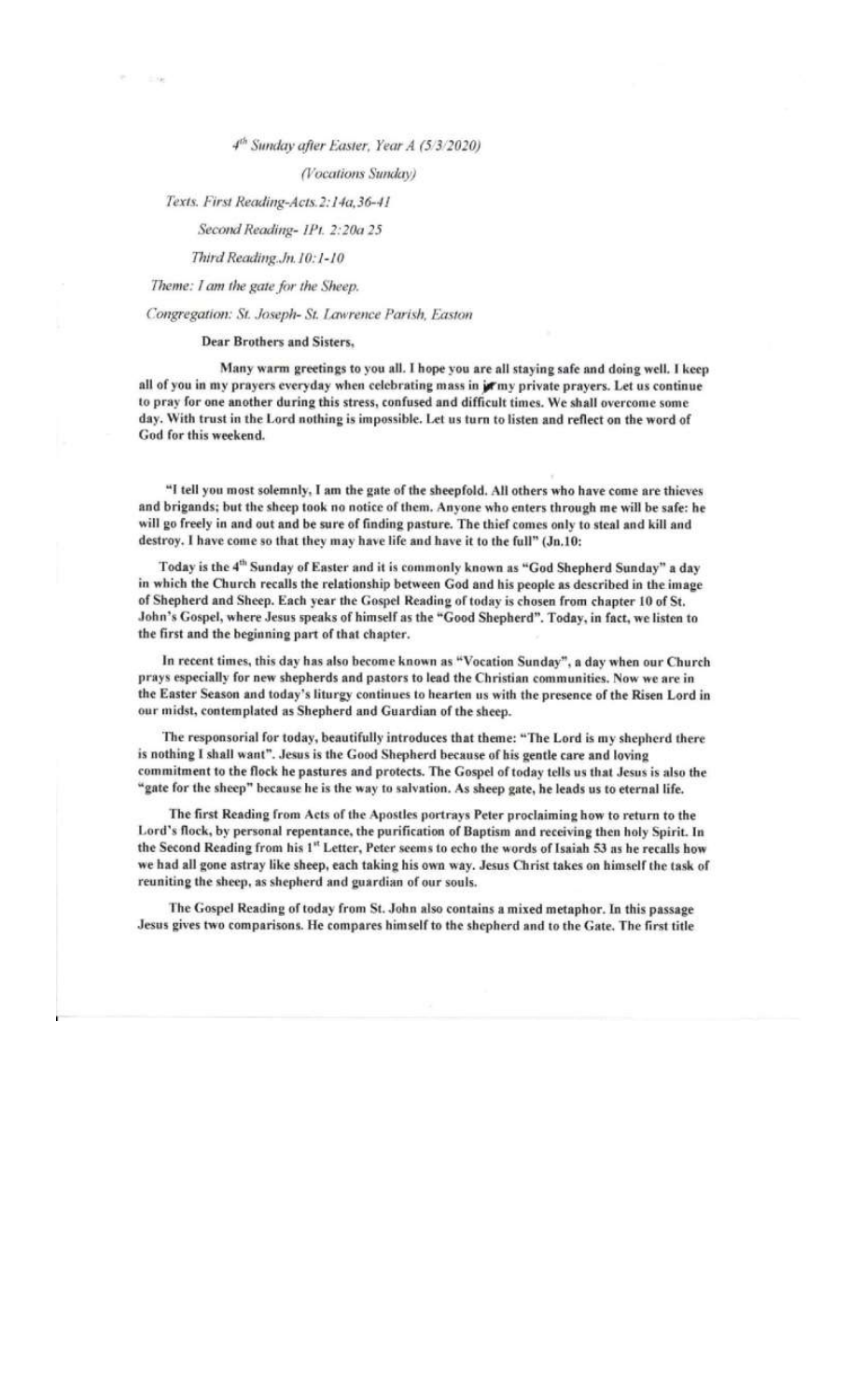represents his ownership, and the second title his leadership. The first is a warning against people who would want to steal the sheep and the second focuses on the relationship between the sheep and the shepherd. Jesus is the Gate, the door through which the sheep have an access to the shepherd. Jesus says: "I am the gate for the sheep" and the shepherds who come in and out are pastors who are faithful to Jesus Anyone who does not enter the sheepfold by the gate for instance, by climbing over the fence or breaking through it, is dangerous and should be avoided. Only a thief and a brigand who comes to steal and do harm to the sheep will not use the gate. The genuine shepherd, however, enters by the gate and is recognized and admitted by the watchman outside. The true shepherd knows which ones belong to him and calls them out one by one. The sheep recognize the shepherd's voice and stay with him. They will not follow other shepherds, even if called by them. It is a free relationship. They follow, not because they are forced to but by their own choice.

The passage ends with one of Jesus' most beautiful statements, "I come so that they might have life and have it more abundantly". To follow Jesus is not, as some seem to fear, to live half life, a life filled with endlessly dire warnings of "Don't". It is to live life more abundantly. Good Shepherd is the leader who lays down his life for the sheep, his flock. He is the caring companion, who protects them, whose voice they recognized and who provides pasture and life for them. The believer is thus offered a relationship of trust and safety because of the action of the shepherd. The use of this image indicates the intimate and close bond between the members of the flock, the Church, with Jesus, the Good Shepherd.

## PRAYING FOR VOCATIONS:

The Scripture Reading of today are intimately linked with the second theme of this Sunday. Not only is it "Good Shepherd", it is also "Vocation Sunday". It is obvious that our Church today is in great need of good shepherds, totally committed to the way of Jesus. So, the Church invites us to reflect on the meaning of God's call and ask us to pray for good vocations. Those called to minister in whatever capacity in the Church are like shepherds. They are called to care for the spiritual welfare of those they serve.

The readings therefore focus on the Risen Lord, the Shepherd par excellence. The central image is that of the caring shepherd, Jesus Christ. That is why Jesus in the passage refers to himself as the gate for he ensures their security. The early Church would have seen Jesus as the Gate of the sheepfold, while the shepherds are pastors who are faithful to Jesus, charged to care the sheep. Anyone who does not enter the sheepfold by the Gate is dangerous and should be avoided. Jesus refers to such a person as "a thief and a brigand" who comes to cause harm to the sheep. The genuine shepherd, however enters by the Gate through Jesus. Such a person is recognized and admitted by the watchman of the gate.

Now, "Vocation Sunday" is not for a few selected, it is for all of us. It is a pity that we tend to narrow the term "vocation" to those who feel called to the priesthood or what we call "religious" life, as when we ask, 'Do you think you have a vocation?' Or say, 'There are very few vocations in our Diocese'. So, we need to emphasize very strongly that very single baptized person has a "vocation". Everyone is called by God to play a specific role in the Christian community and in the wider community. Unless we Christians see that "vocation" is something that we are called to, it is not likely that there will be enough people to meet the service needs of our Christian communities. Our Christian communities can only grow and thrive when every member makes a contribution to the well-being of the whole.

Conclusion: